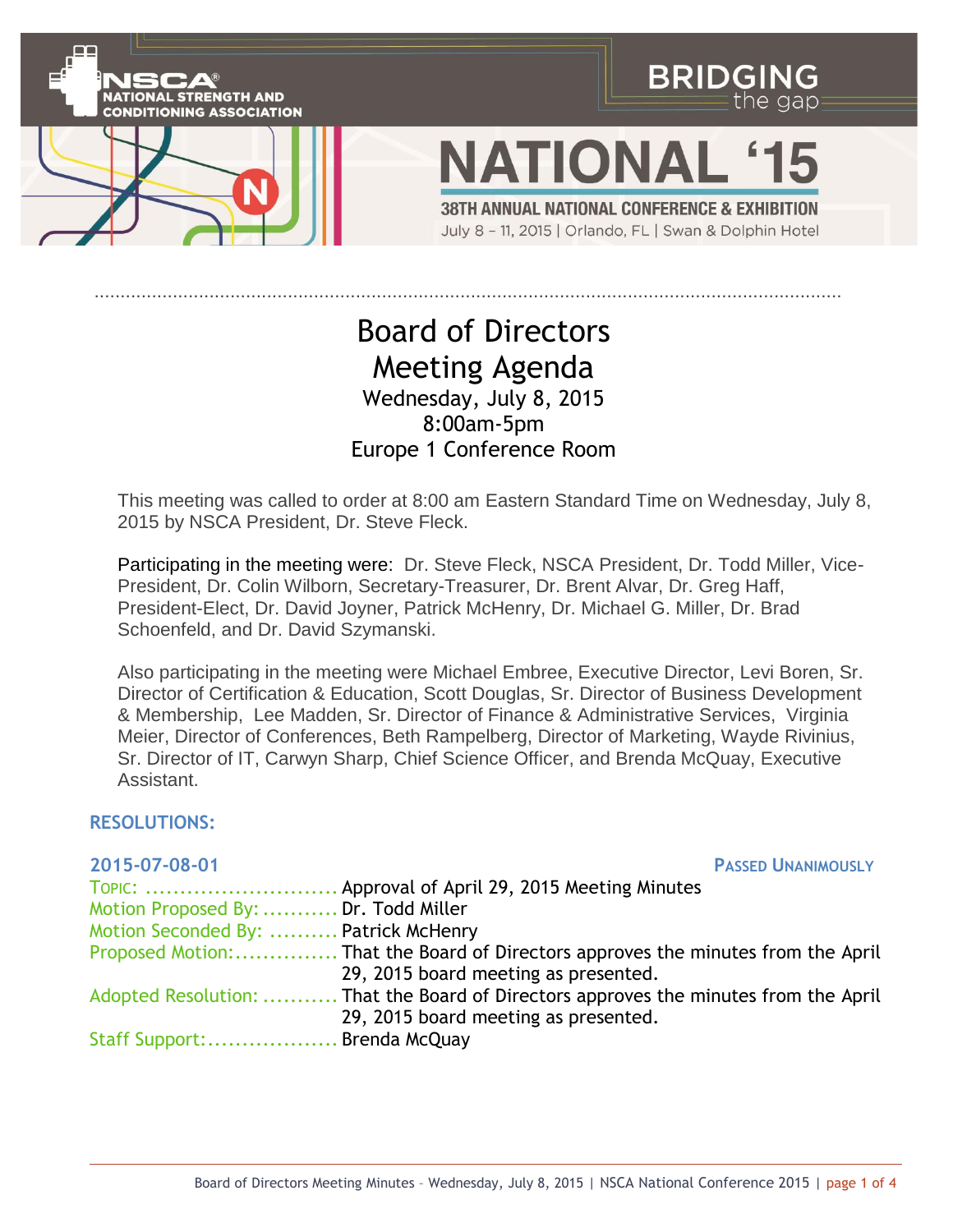

| 2015-07-08-02                            | <b>PASSED UNANIMOUSLY</b>                                                              |
|------------------------------------------|----------------------------------------------------------------------------------------|
|                                          | TOPIC:  Approval of Appointments to the Certification Committee                        |
| Motion Proposed By:  Dr. Brad Schoenfeld |                                                                                        |
| Motion Seconded By:  Dr. Todd Miller     |                                                                                        |
|                                          | Proposed Motion: That the Board of Directors approves the appointments of the          |
|                                          | following individuals to the Certification Committee:                                  |
|                                          | John McCarthy (reappointment) - CSPS Representative                                    |
|                                          | Ian Jeffreys - International Certificant Representative                                |
| Adopted Resolution:                      | . That the Board of Directors approves the appointments of the                         |
|                                          | following individuals to the Certification Committee:                                  |
|                                          | John McCarthy (reappointment) - CSPS Representative                                    |
|                                          | Ian Jeffreys - International Certificant Representative                                |
|                                          | Staff Support: Levi Boren, Sr. Dir. Of Certification & Education                       |
|                                          |                                                                                        |
| 2015-07-08-03                            | <b>PASSED UNANIMOUSLY</b>                                                              |
|                                          | TOPIC:  Approval of Appointments to the Conference Committee                           |
| Motion Proposed By:  Dr. Brad Schoenfeld |                                                                                        |
| Motion Seconded By:  Dr. Colin Wilborn   |                                                                                        |
|                                          | Proposed Motion: That the Board of Directors confirms the following individuals as     |
|                                          | members of the Conference Committee:                                                   |
|                                          | Leslie Schilling (nutrition specialty)                                                 |
|                                          | Jeff McBride (research specialty)                                                      |
|                                          | Adopted Resolution:  That the Board of Directors confirms the following individuals as |
|                                          | members of the Conference Committee:                                                   |
|                                          | Leslie Schilling (nutrition specialty)                                                 |
|                                          | Jeff McBride (research specialty)                                                      |
|                                          | Staff Support: Virginia Meier, Dir. Of Conferences                                     |
|                                          |                                                                                        |
| 2015-07-08-04                            | <b>PASSED UNANIMOUSLY</b>                                                              |
|                                          | TOPIC:  Approval of Diversity Committee New Members                                    |
| Motion Proposed By:  Dr. Michael Miller  |                                                                                        |
| Motion Seconded By:  Dr. Brent Alvar     |                                                                                        |
|                                          | Diversity Committee membership:                                                        |
|                                          |                                                                                        |
|                                          | Benjamin Wax, PhD<br>$\bullet$                                                         |
|                                          | Ludmila Cosio-Lima, PhD<br>$\bullet$                                                   |
|                                          | Adopted Resolution:  That the Board of Directors approves the following changes to the |
|                                          | Diversity Committee membership:                                                        |
|                                          | Benjamin Wax, PhD<br>$\bullet$                                                         |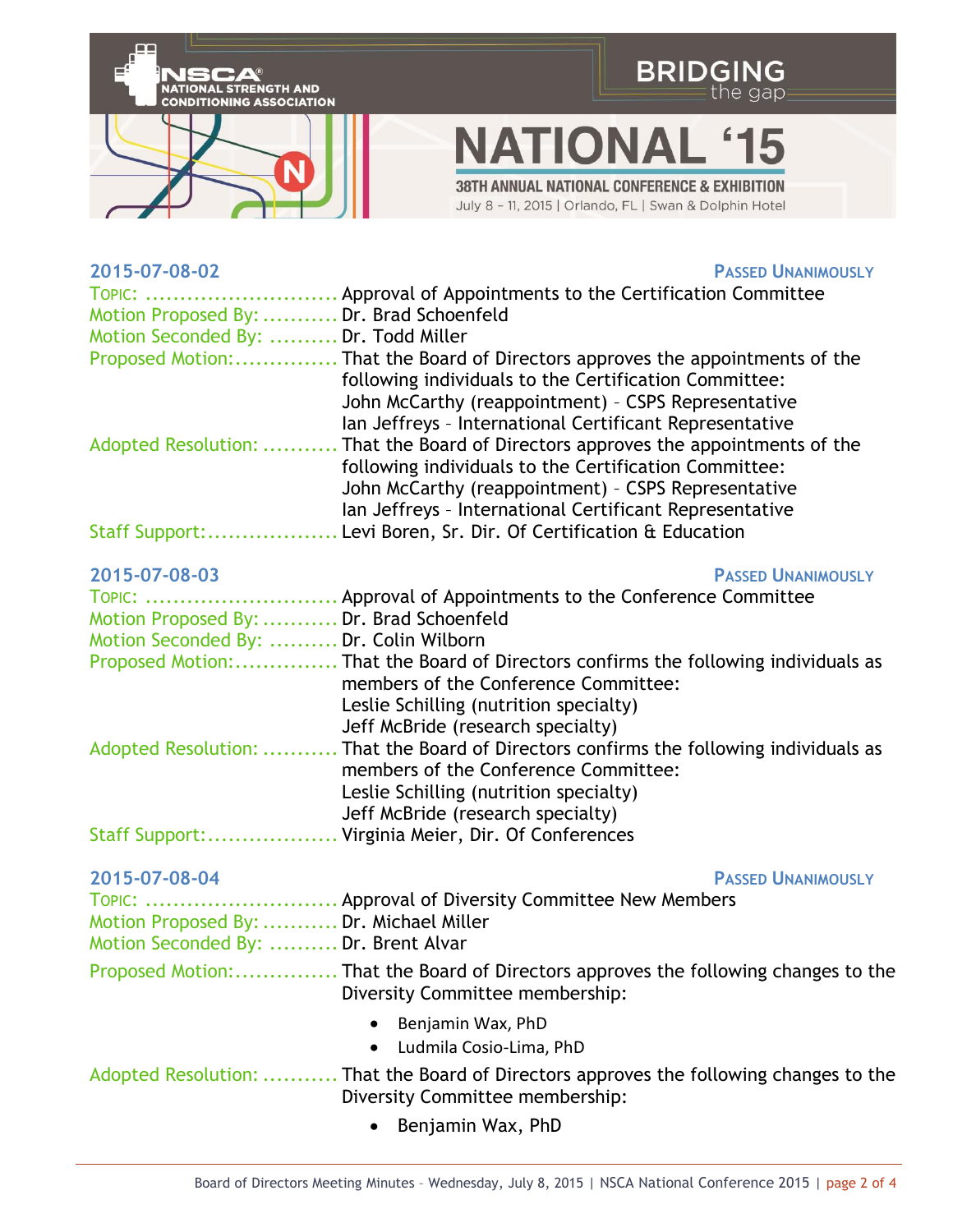

Ludmila Cosio-Lima, PhD

Staff Support:................... Scott Douglas, Sr. Dir. Of Bus. Dev. And Membership

| 2015-07-08-05                                                                    |                                                                                                                                                                                                                                    | <b>PASSED UNANIMOUSLY</b>              |  |
|----------------------------------------------------------------------------------|------------------------------------------------------------------------------------------------------------------------------------------------------------------------------------------------------------------------------------|----------------------------------------|--|
| Motion Proposed By:  Patrick McHenry<br>Motion Seconded By:  Dr. Brad Schoenfeld | TOPIC:  Approval to form Track and Field SIG                                                                                                                                                                                       |                                        |  |
|                                                                                  | Proposed Motion: That the NSCA Board of Directors approve the application to form<br>a NSCA Track and Field SIG based on the procedure for approving<br>SIGs and the recommendations submitted by the Membership<br>Committee.     |                                        |  |
|                                                                                  | Adopted Resolution:  That the NSCA Board of Directors approve the application to form<br>a NSCA Track and Field SIG based on the procedure for approving<br>SIGs and the recommendations submitted by the Membership<br>Committee. |                                        |  |
|                                                                                  | Staff Support: Scott Douglas, Sr. Dir. Of Bus. Dev. And Membership                                                                                                                                                                 |                                        |  |
| 2015-07-08-06                                                                    |                                                                                                                                                                                                                                    | <b>PASSED UNANIMOUSLY</b>              |  |
|                                                                                  | TOPIC:  NSCA Women's Committee New Members Approval                                                                                                                                                                                |                                        |  |
| Motion Proposed By:  Dr. Brent Alvar<br>Motion Seconded By:  Dr. Colin Wilborn   |                                                                                                                                                                                                                                    |                                        |  |
|                                                                                  | Proposed Motion: That the Board of Directors approves the following new member<br>for the NSCA Women's Committee:<br>Betsy Feutz, CSCS                                                                                             |                                        |  |
|                                                                                  | Adopted Resolution:  That the Board of Directors approves the following new member<br>for the NSCA Women's Committee:<br>Betsy Feutz, CSCS                                                                                         |                                        |  |
|                                                                                  | Staff Support: Lee Madden, Sr. Dir. Of Finance and Administrative Services                                                                                                                                                         |                                        |  |
| 2015-07-08-07                                                                    |                                                                                                                                                                                                                                    |                                        |  |
| Motion Proposed By:  Dr. Brent Alvar<br>Motion Seconded By:  Dr. Todd Miller     | TOPIC:  NSCA Technological Strategic Updates                                                                                                                                                                                       |                                        |  |
|                                                                                  | Proposed Motion: That the Board of Directors approves the following adjustments<br>to the approved 2016 NSCA Budget:                                                                                                               |                                        |  |
|                                                                                  | <b>Previously Approved</b><br><b>Additional IT staff</b><br><b>New Total</b>                                                                                                                                                       | \$4,774,500<br>\$76,500<br>\$4,851,000 |  |